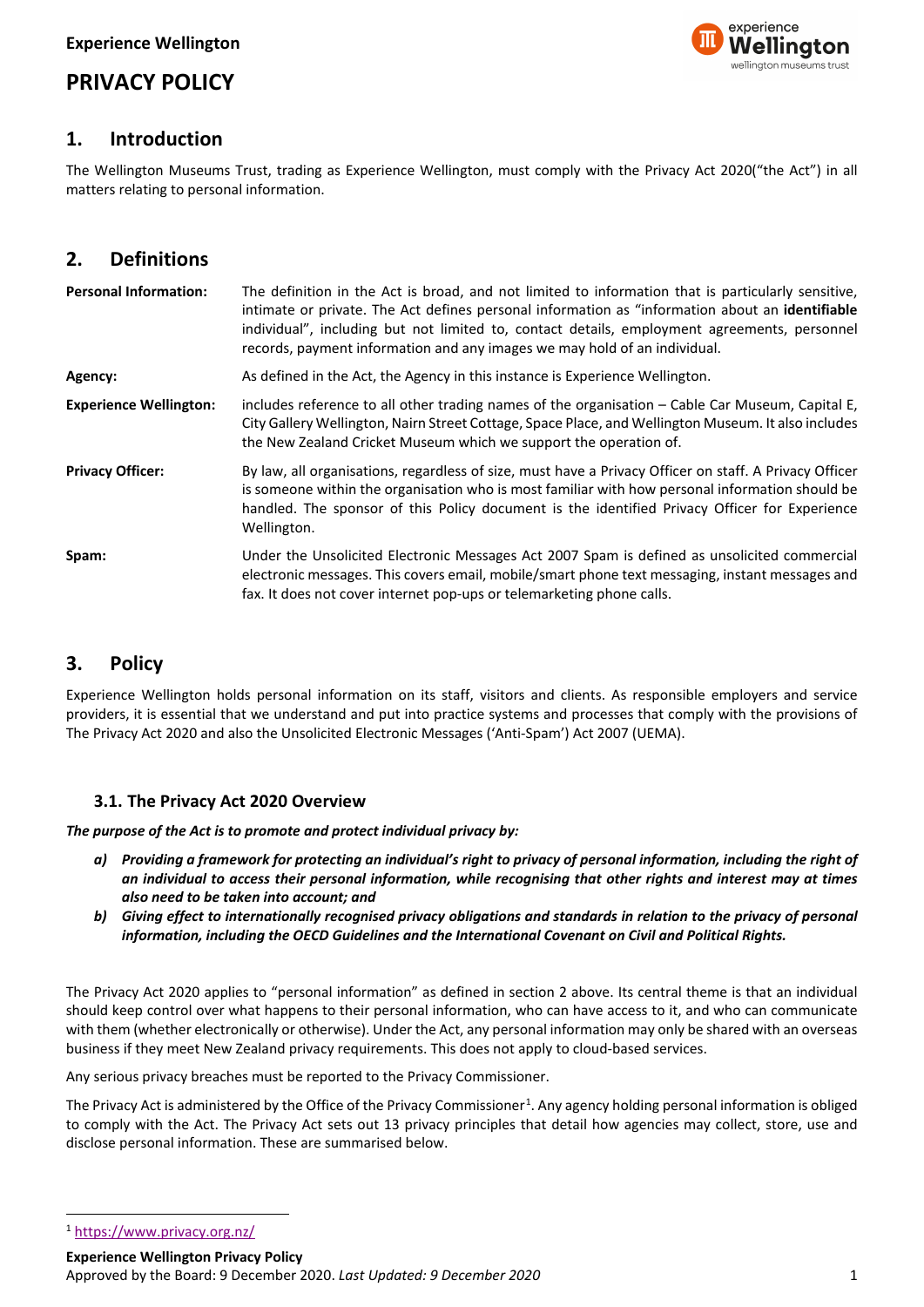## **3.1.1. The Privacy Principles**

#### **Principle 1: Personal information can only be collected with a clear purpose**

Experience Wellington will only collect personal information that's necessary for a lawful purpose connected with what our organisation does. Experience Wellington will only collect and use the least amount of data possible to meet our objectives.

#### **Principle 2: Data must come directly from the individual**

Personal information must be collected directly from the individual concerned. Exceptions to this are when Experience Wellington believes on reasonable grounds that:

- the information is publicly available; or
- the individual concerned authorises collection of information from someone else; or
- the information will not be used in a form that identifies the individual.

#### **Principle 3: Individuals whose information is being collected must be fully informed**

When Experience Wellington collects personal information directly from the individual concerned, it must take reasonable steps to ensure the individual is aware of:

- the fact that the information is being collected;
- the purpose;
- the intended recipients;
- the names and addresses of who is collecting the information, noting that Experience Wellington holds the information;
- any law governing provision of the information and that provision is voluntary;
- the consequences if all or any part of the requested information is not provided; and
- the individuals rights of access to and correction of personal information.

These steps must be taken before the information is collected or, if this is not practical, as soon as possible after the information is collected. Experience Wellington is not required to take these steps if they have already done so in relation to the same personal information on a recent occasion.

#### **Principle 4: Personal information must be collected lawfully**

Personal information must not be collected by:

- unlawful means; or
- means that are unfair or intrude unreasonably on the personal affairs of the individual concerned.

Experience Wellington will take particular care to only collect information from or about children and young people in ways that are fair and reasonable in the circumstances.

#### **Principle 5: Storage of personal information must be secure**

Experience Wellington will ensure that;

- the information is protected by such security measures as it is reasonable to take against loss, access, use, modification or disclosure; and any other misuse; and
- if it is necessary for the information to be given to a third party in connection with the provision of a service to Experience Wellington, everything reasonably within the power of Experience Wellington is done to prevent unauthorised use or unauthorised disclosure of the information.

#### **Principle 6: Personal information must be accessible on request**

Upon request, and within 20 working days, an individual is entitled to receive from Experience Wellington confirmation of whether we hold any personal information about them, and access to their personal information.

Requests can also be refused, for example, if Experience Wellington does not hold the information. No personal information will be destroyed provided it falls within the timeframes set out in Principle 9.

The Privacy Commissioner can also direct Experience Wellington to give someone access to their personal information.

Experience Wellington can refuse to release personal information if releasing it would create:

#### **Experience Wellington Privacy Policy**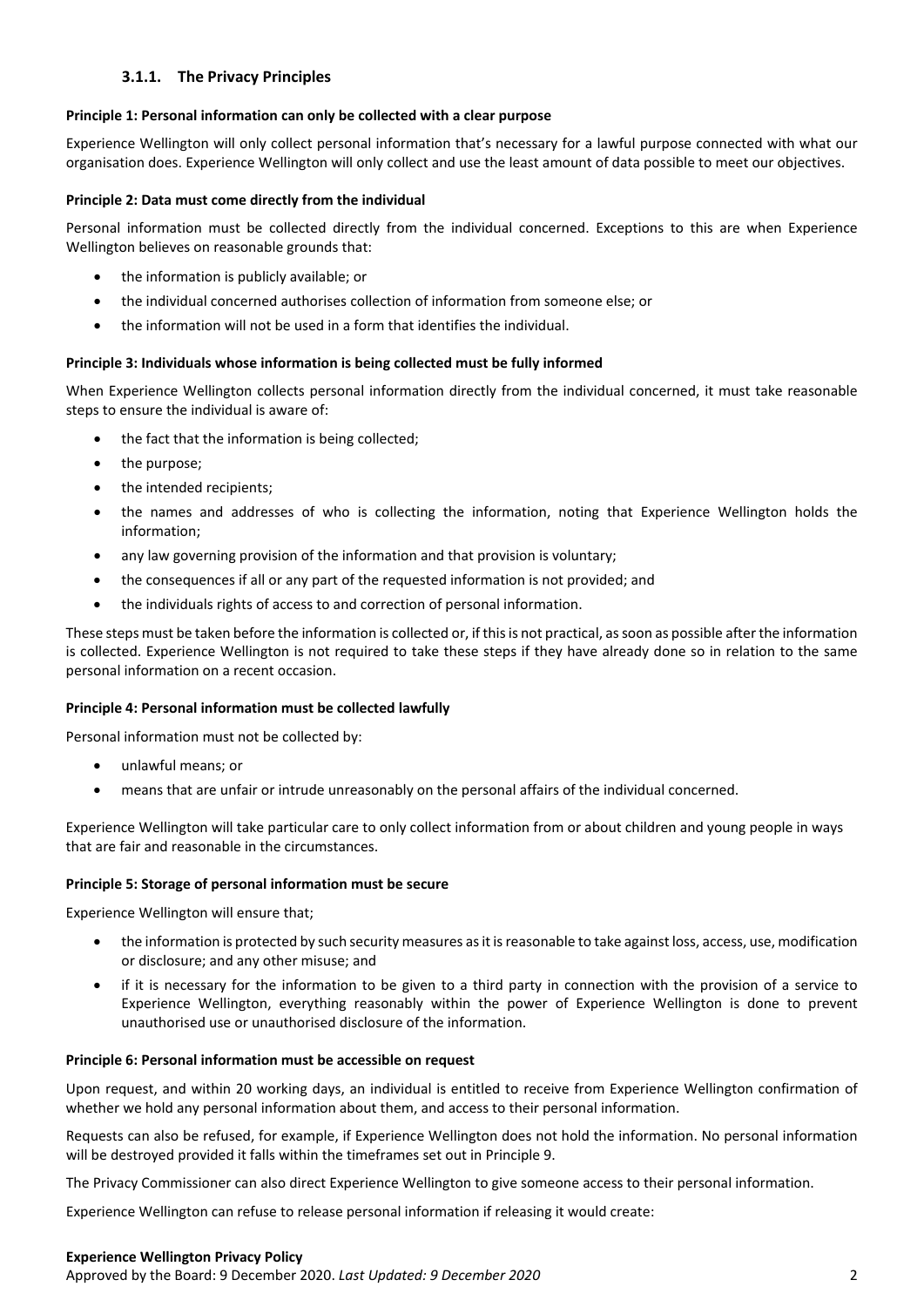- a serious threat to the health, safety, or life of an individual or to public health and safety
- a significant risk of serious harassment, or would cause significant distress to the victim of an offence

#### **Principle 7: Personal information must be correctable on request**

Everyone is entitled to:

- request correction of their personal information;
- request that if it is not corrected, a statement is attached to the original information saying what correction was sought but not made.

If Experience Wellington has already passed on personal information that is then corrected, it should inform recipients about the correction.

#### **Principle 8: Accuracy of personal information to be checked before use**

Experience Wellington must not use or disclose personal information without taking reasonable steps to check it is accurate, complete, relevant, up to date, and not misleading.

#### **Principle 9: Personal information not to be kept for longer than necessary**

Experience Wellington must not keep personal information for longer than needed for the purpose for which the agency collected it.

Hard copy Personnel files and pay records can be destroyed immediately after an employee leaves the organisation as long as there is an electronic copy securely filed. Electronic copies of Personnel files must be kept for at least six years, and pay records for seven years, after an employee leaves the organisation.

#### **Principle 10: Use of personal information is restricted**

Personal information obtained in connection with one purpose must not be used for another. The exceptions include situations when Experience Wellington believes on reasonable grounds that the:

- use is one of the purposes for which the information was collected; or
- use is directly related to the purpose the information was obtained for; or
- information came from a publicly available publication; or
- the individual concerned has authorised the use; or
- the individual concerned is not identified.

Permissible use can include facilitating and completing the transaction, confirming the purchase, providing information about the venue, cancelling the event, or following up about transaction or booking problems.

By contrast, promoting subsequent events by mail or telephone is not a directly related use.

It is therefore essential that, when personal information is collected, the stated purposes of collecting include subsequent provision to any/all of the relevant Experience Wellington institutions. This should be set out in the terms and conditions agreed to by the customer.

The Creative New Zealand / Arts Australia Customer Data Use Guidelines<sup>[2](#page-2-0)</sup> contain best practice examples of terms and conditions from the sector.

There are specific occasions where the use of information for a non-notified purpose may be justified, for example, to prevent a crime or for the conduct of legal proceedings.

#### **Principle 11: Disclosure of personal information is restricted**

Personal information must not be disclosed unless Experience Wellington reasonably believes that:

- the disclosure is in connection with, or directly related to, one of the purposes for which it was obtained; or
- it got the information from a publicly available publication; or
- disclosure is to the individual concerned; or
- disclosure is authorised by the individual concerned; or
- the information is to be used in a form in which the individual concerned is not identified.

<span id="page-2-0"></span>**Experience Wellington Privacy Policy**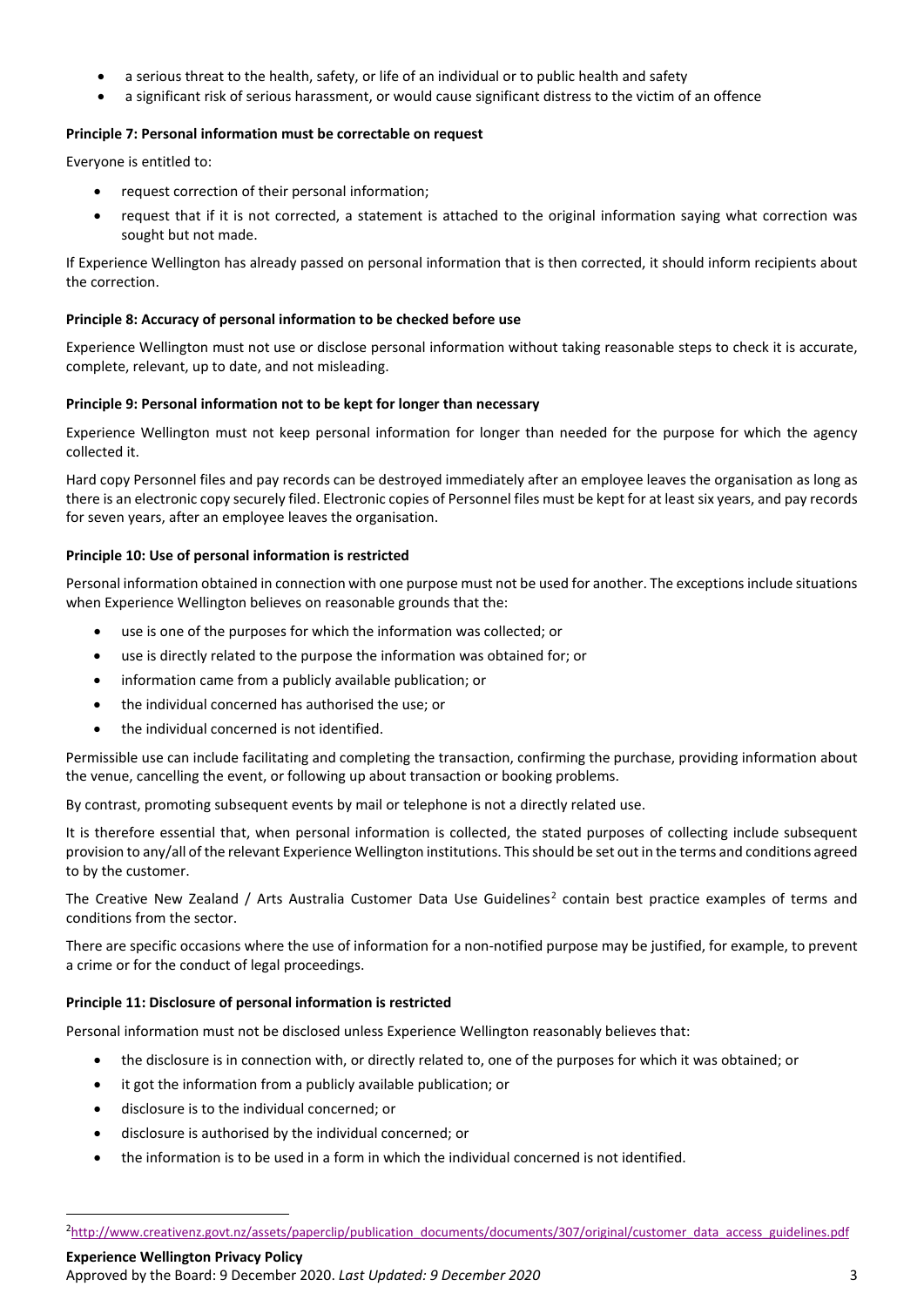#### **Principle 12: Disclosure of personal information outside New Zealand**

Experience Wellington may only disclose personal information to an agency outside of New Zealand if such agency is subject to comparable privacy safeguards to those in the Privacy Act 2020; or

• if Experience Wellington has expressly informed the individual concerned (when collecting their personal information) that this may not be protected in a comparable way when disclosing it to an overseas agency.

Sending information to a cloud storage provider which is processing information for purposes of the business will not be treated as disclosure, but the agency using the services of the cloud storage provider will remain responsible for the personal information.

#### **Principle 13: Use of unique identifiers is restricted**

Unique identifiers – such as IRD numbers, bank customer numbers, drivers licence and passport numbers – must only be assigned to individuals if this is necessary for Experience Wellington to carry out its functions efficiently.

Experience Wellington will take reasonable steps to protect unique identifiers from being misused. This is to reduce the frequency and impact of identity theft.

## **3.1.2. Responding to a Privacy Breach**

Experience Wellington must assess, in relation to any privacy breach it becomes aware of, if the breach is likely to cause "serious harm" and if so, the breach becomes 'notifiable'. Factors Experience Wellington must consider include the sensitivity of the personal information, likely harm, who has obtained or may obtain the personal information as a result of the breach (if known), and whether a security measure protects the information.

"Serious harm" applies if the privacy breach:

- has caused (or may cause) loss, damage, injury etc.
- has adversely affected (or may adversely affect) the rights and interests of the individual
- has resulted in (or may result in) significant humiliation, loss of dignity, injury to feelings.

The Privacy Officer must notify the Privacy Commissioner, and any affected individual(s), as soon as practicable after becoming aware of a privacy breach which is likely to cause serious harm to the affected individual(s).

If a member of staff becomes aware of a data breach – eg the data storage system gets hacked or personal information is accidentally lost or released – the following steps must be taken as quickly as possible to minimise harm to those people affected and to protect the reputation of Experience Wellington:

#### **3.1.2.1. Contain the Breach and Make the First Assessment**

Once you discover a breach, immediately contain it and notify Experience Wellington's Privacy Officer. You can contain the breach by stopping any unauthorised practices, disabling the breached system, cancelling or changing computer logins, or trying to get the lost information back. Along with Experience Wellington's Privacy Officer, complete an initial investigation of the breach and make recommendations, this may include seeking advice from IT or legal experts.

Once notified, the Privacy Officer will report any serious privacy breaches to the Privacy Commissioner, via phone, email, or via the online [Notify Us](https://privacy.org.nz/responsibilities/privacy-breaches/notify-us/) tool.

Experience Wellington's Privacy Officer, in consultation with the Chief Executive may also decide to notify the New Zealand Police at this point if the breach appears to involve theft or other criminal activity.

#### **3.1.2.2. Evaluate the Risks**

Assessing the risks of the breach will help determine next steps. Consider:

- a. What type of personal information was involved? (The more sensitive the information the higher the risk of harm to those affected).
- b. What might be shown by the personal information?
- c. Is the personal information easy to get at? (Does the information have encryption or password protection?)
- d. What caused the breach and could it happen again?

#### **Experience Wellington Privacy Policy**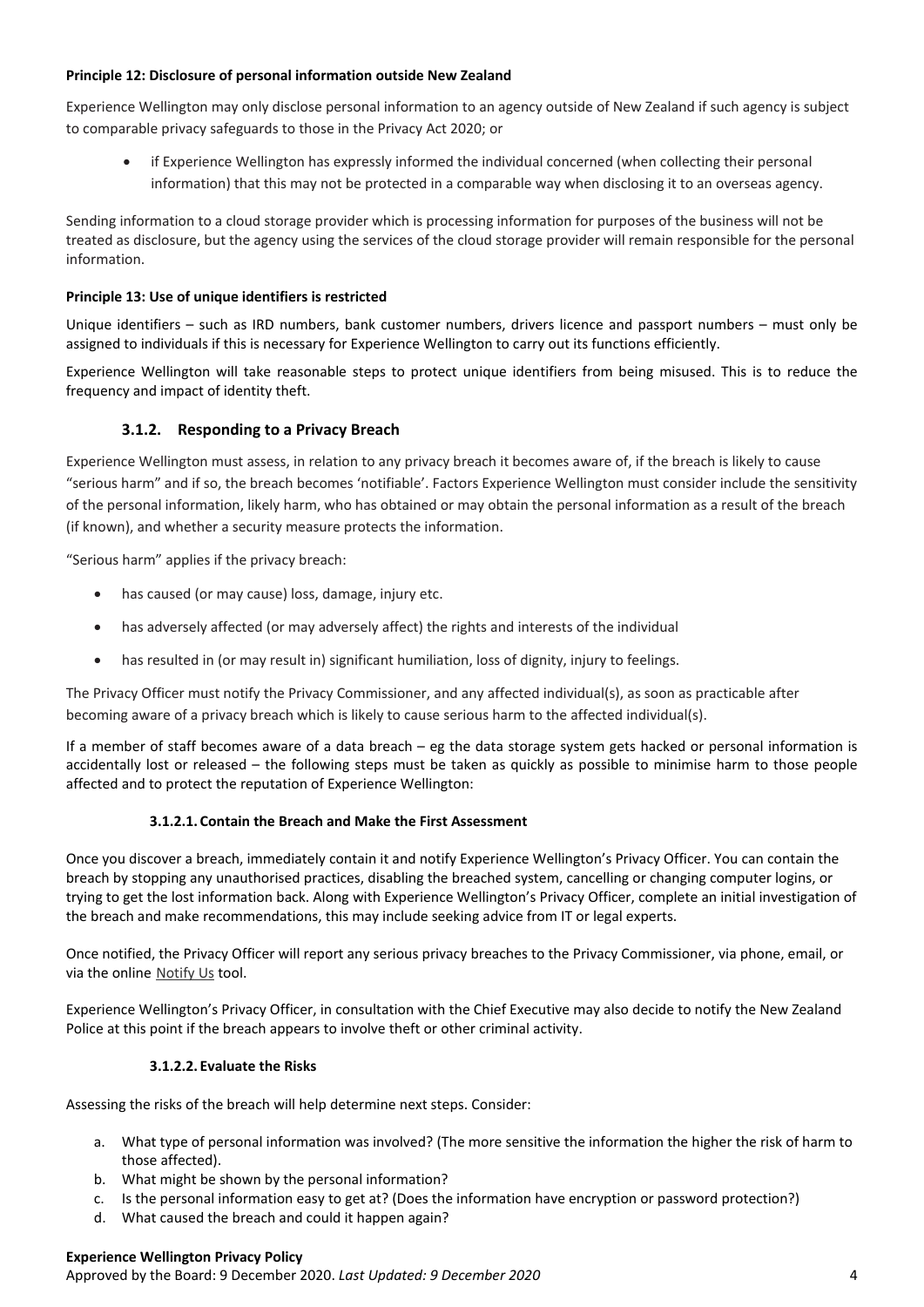- e. What is the extent of the breach? (Try to identify the size of the breach)
- f. What is the potential harm of the breach?
- g. Who holds the information now?

## **3.1.2.3.Notify Affected People if necessary**

If a data breach creates a risk of harm to a person, you should usually notify them. Notifying them promptly means they can take steps to protect themselves and regain control of their information as soon as possible.

Do not notify people unless you are sure that the breach has compromised their information. Notifying the wrong people by mistake can cause unintentional damage.

If in doubt please refer to the Privacy Commissioner's website<sup>[3](#page-4-0)</sup> for guidance before notifying any affected parties.

## **3.1.2.4. Prevent a Repeat**

Following the immediate response to the breach as outlined in sections 3.1.2.1 – 3.2.2.3 above take the time to thoroughly investigate the cause of the breach and put mitigations in place to prevent a breach of this type from occurring again.

Depending on the severity and type of breach, prevention of a recurrence could include:

- Security audit of physical and technical security:
- Review of policies and procedures;
- Review of employee training practices; or
- Review of any service delivery partners caught up in the breach.

# **3.2. Unsolicited Electronic Messages Act 2007 Overview**

The Unsolicited Electronic Messages Act 2007 (UEMA) addresses the problem of "spam". One of its core provisions is that commercial electronic messages must not be sent unless the sender has the recipient's explicit consent. All personal information gathered must be treated in accordance to the Privacy Act 2020. UEMA is enforced by the Department of Internal Affairs<sup>[4](#page-4-1)</sup>.

## **3.2.1. Unsolicited Electronic Messages Act 2007 (UEMA)**

The UEMA Act covers email, SMS text messages, instant messaging, MMS (multimedia message services) and other mobilephone messaging, and faxes. UEMA does not cover voice calls.

There are two important issues to be considered in relation to electronic messages:

- i. **Sending of electronic messages** UEMA requires consent for the sending of commercial electronic messages. A responsible means of gaining access to email addresses would include making subsequent use conditional on the customer's selection of "yes" in an opt-in question relating to use of personal data at the point of collection. Evidence of this choice must remain attached to the customer's record.
- ii. **Consent to receive electronic messages** Under UEMA, consent must be explicit.

Experience Wellington expects that all electronic messaging to customers follows three clear steps:

- A. **Consent:** Electronic messaging is sent only to those who have agreed to receive it, e.g. they subscribed or requested information;
- B. **Identify:** It is clear that the electronic message is from Experience Wellington (including the relevant trading name/visitor experience) and includes contact details for the organisation; and
- C. **Unsubscribe:** The electronic message includes easy provisions for the customer to 'opt-out' of receiving electronic messages from us.

<span id="page-4-0"></span><sup>3</sup> https://www.privacy.org.nz/privacy-for-agencies/data-breaches/responding-to-data-breaches/

<span id="page-4-1"></span><sup>4</sup> https://www.dia.govt.nz/Spam-Information-for-Businesses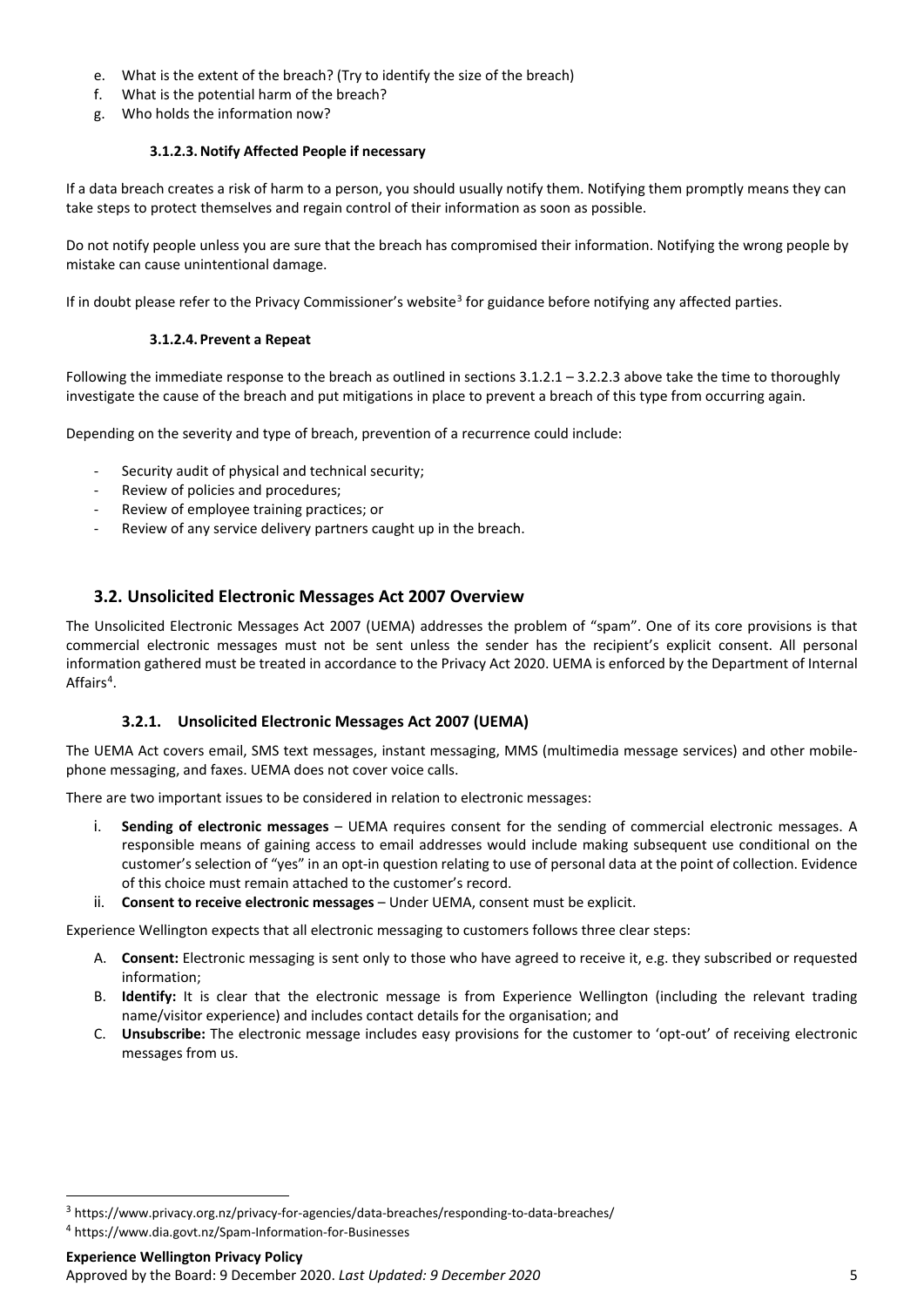# **3.3. Privacy and CCTV**

Because CCTV (Closed Circuit Television) captures images of people which can be used, stored, manipulated and disseminated, Experience Wellington staff need to be aware of the implications of gathering such data, and the measures that should be taken to ensure the Privacy Act is observed while retaining maximum usability of data.

Experience Wellington operates CCTV monitoring in the public spaces and front of house areas at some of its visitor experiences (currently Cable Car Museum, City Gallery Wellington, and Wellington Museum). The purpose of this monitoring is to ensure the safety of staff interacting with the public, ensure the safety of the art and artefacts we have on display, and to protect against theft in our retail and front of house areas.

In line with the guidelines set out by the Office of the Privacy Commissioner, Experience Wellington must:

- Erect signs near the CCTV Cameras and at the perimeter of the CCTV system's range which alerts visitors that Experience Wellington is operating CCTV monitoring and what the purpose of the monitoring is. This also includes placing a notice on relevant Experience Wellington websites if appropriate.
- Ensure staff are informed that if they are working in areas where CCTV monitoring is in operation they are also subject to monitoring.

Experience Wellington reserves the right to use CCTV camera footage to resolve employment disputes involving an employee, in line with the Cessation of Employment, Employment Relationships, and Discipline & Dismissal Policy (Section 14 of the Human Resources Manual).

# **3.3.1. Guidelines For Use of CCTV at Experience Wellington Sites**

# **3.3.1.1. Define a Purpose and Develop a Business Plan**

Define your site's need for a CCTV system, and ensure your system is set up with that as a guiding principle.

Identify the existing problem you seek to address (eg to detect and capture evidence of a crime, to actively deter crime, or to allow a quick response to emergency situations); whether CCTV could address that problem and if so, how; and whether there are other alternative options available.

Consult with staff who may be affected by the installation of CCTV if necessary.

Develop a business plan for the CCTV system which sets out the purpose of the system, the outcome/s you expect, the type of technology and equipment that will be used, how the system will be operated, and how the privacy impacts will be addressed and minimised. The business plan should be accessible to all staff for reference.

# **3.3.1.2. Select and Position Cameras to Minimise Risk**

Choose equipment which will achieve your purpose in the most privacy-friendly way<sup>[5](#page-5-0)</sup>. Cameras should be positioned so they won't intrude on the privacy of individuals.

# **3.3.1.3. Make people aware of your CCTV system**

Erect signs near the CCTV cameras and at the perimeter of the CCTV system's range. The signs should make clear that Wellington City Council owns and operates the CCTV system. A full privacy notice should appear on the relevant Experience Wellington websites and be available at front of house to let visitors know more about the operation of the CCTV cameras. Staff should be able to answer any queries, or direct questions to an appropriate person.

# **3.3.1.4. Collect only necessary data**

CCTV systems operation should be limited to key times.

# **3.3.1.5. Only use CCTV images for the original purpose or with consent**

Images collected with CCTV cameras can only be used for the original purpose they were collected for. They cannot be publicly disclosed unless you have the consent of the individual(s) shown in the footage, or after consultation with the Police.

As the CCTV footage collected from Experience Wellington sites is owned by Wellington City Council, access to footage for situations which require Police involvement (such as theft) will be obtained by the Police directly from Council's Security Team via a Local Government Official Information and Meetings Act (LGOIMA) Request. For access to footage required as evidence in an employment dispute, the Senior Advisor, People and Culture will submit the LGOIMA request to Council's Security Team and will subsequently be responsible for protecting and storing the footage in line with this Privacy Policy.

<span id="page-5-0"></span><sup>5</sup> Note that as our buildings are owned by Wellington City Council we will manage our CCTV installation and monitoring through Council's Security Team in consultation with Experience Wellington's Buildings Manager.